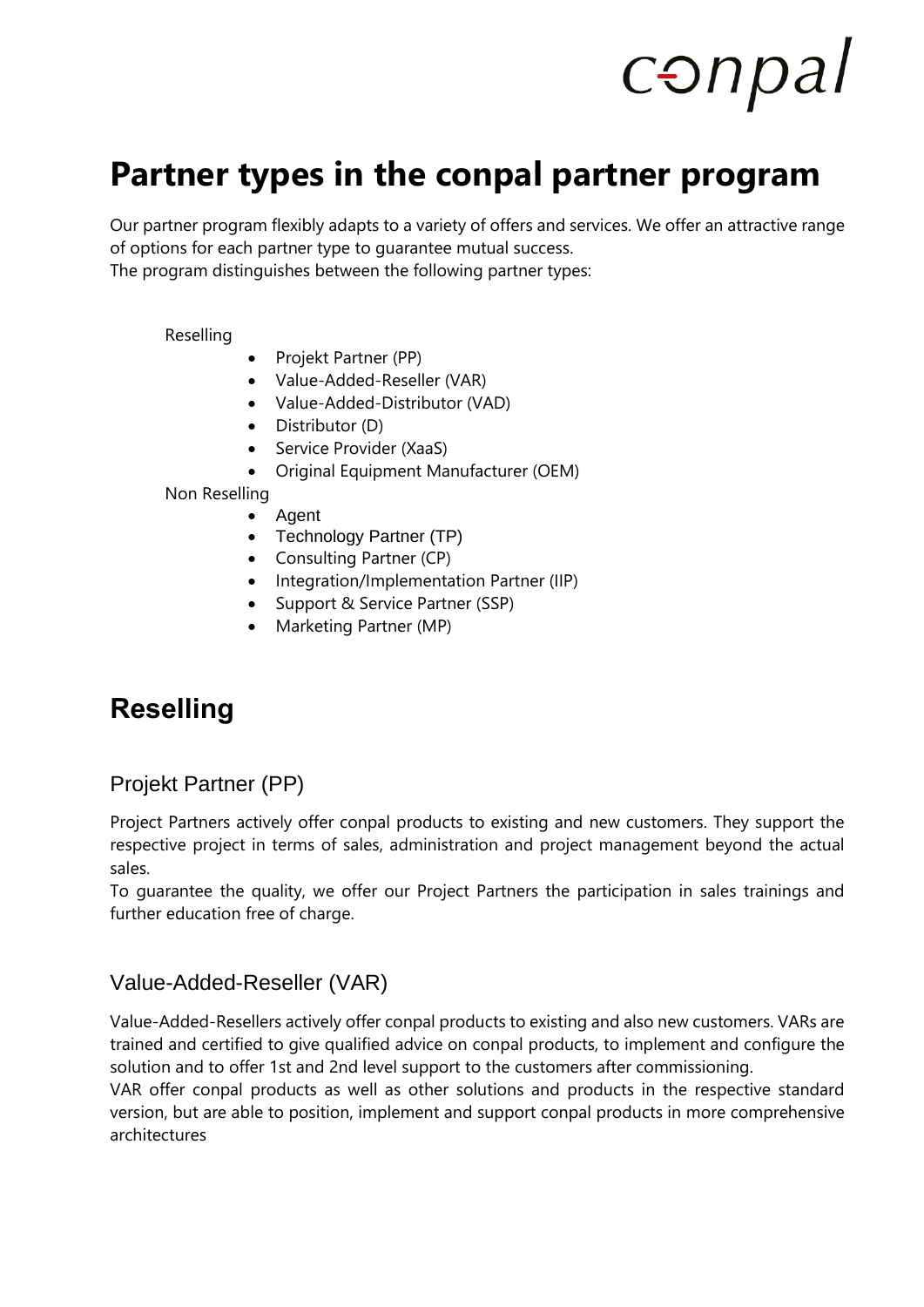# conpal

### <span id="page-1-0"></span>Value-Added-Distributor (VAD)

Value-Added-Distributors actively offer existing and also new customers conpal products via a reseller. VADs are trained and certified to give qualified advice on conpal products, to implement and configure the solution and to offer 1st and 2nd level support to the end customer after commissioning.

VADs offer conpal products in the area defined in the partner contract, in the respective standard version, but are able to position, implement and support conpal products in more comprehensive architectures and to train resellers and end customers after appropriate train-the-trainer education

## <span id="page-1-1"></span>Distributor (D)

Distributor actively offer conpal products to existing and also new customers. Distributors are used where the territory is developed to the point where processing logistics and access through reselling partners are necessary to efficiently handle the order volume.

Distributors offer conpal solutions and products in the respective standard version as wholesalers to their resellers. Direct sales to end customers do not take place

## <span id="page-1-2"></span>Service Provider (XaaS)

Service providers offer conpal products as part of their services - be it as a dedicated security provider or as part of software, platform, infrastructure, ...as a service. Thereby the infrastructure of the service provider is used to run the conpal product. Customers are provided with the functionality of the conpal solutions, not the product itself. A dedicated subscription model is used for this purpose.

## <span id="page-1-3"></span>Original Equipment Manufacturer (OEM)

Original Equipment Manufacturer (OEM) are partners who integrate software components or complete solutions of conpal GmbH into their own products and solutions, distribute them under their own name through their own channels and support them.

## <span id="page-1-4"></span>**Non Reselling**

#### <span id="page-1-5"></span>Agent

Agents act as pure contact brokers, respectively door openers and receive -if a business with conpal products results from the contact- a commission on the invoiced net sales. Agents do not take over active tasks in the context of a project nor in customer or partner support and do not offer support for conpal products.